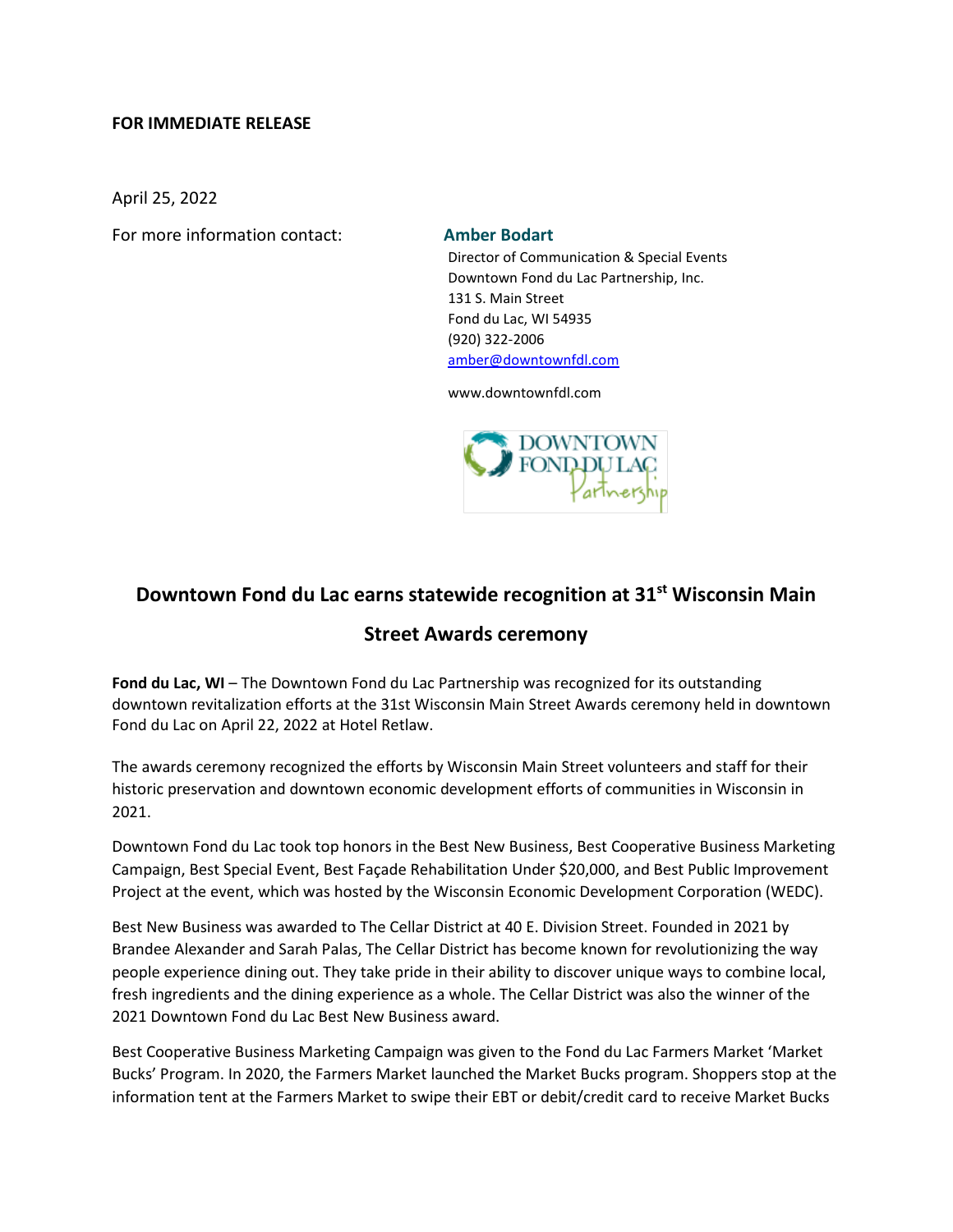only able to be used the Downtown Fond du Lac Farmers Market. All vendors at the Farmers Market may accept the Market Bucks as payment for their goods. Vendors then return the Market Bucks to the information tent to redeem their cash. The Market Bucks program has no transactional fees for shoppers or vendors.

Best Special Event was awarded to Fondue Fest. The annual festival brings 25,000 people right into the heart of downtown Fond du Lac and is Fond du Lac's largest one-day festival. Fondue Fest includes a variety of merchandise and food vendors, a car show, a variety of music locations/stages, a Kid's Zone, and THELMA's Fondue Fest Finale. Community-wide economic impact of this event is estimated to be \$2.2 million.

Best Façade Rehabilitation Under \$20,000 was awarded to Jesse and Sarah Houle. At a property that had seen a high level of neglect for many years, Jesse and Sarah Houle set out to purchase and remodel 20 N. Main Street. Façade improvements include new paint, business entry door, residential entry door, awning and carpentry repair. The façade improvements made to 20 N. Main have enhanced the buildings natural architecture, design and compliment the recently renovated neighbors to the North and South. The building has once again become a vibrant, active property in downtown Fond du Lac. The project is also the recipient of the 2021 Downtown Fond du Lac Exterior Design of the Year award.

Best Public Improvement Project was awarded to Downtown Fond du Lac Mural Project. The artistic landscape of Downtown Fond du Lac was significantly changed in 2021. In 2021, six pieces of art were selected after a call to local artists. While the original artworks are small enough to use in any home décor, the art was scanned and reproduced to be up to three stores high. In addition, a painted mural entitled "Mandala Flowers" was completed with a finished size of 162' x 30' at 82 N. Main Street.

Volunteer of the Year for Fond du Lac was awarded to Kirsten Quam. Kirsten most recently completed a three-year term as President of the Downtown Fond du Lac Partnership Board of Directors. She continues to serve on the Board of Director, Executive Committee, Marketing Committee. Kirsten's service goes beyond meetings and committees, volunteering her time to serve on interviewing panels, as a liaison between downtown businesses, volunteering at events and being an overall voice of reason. She was most recently recognized as the 2021 'Friend of Downtown Fond du Lac'. The Friend of Downtown award is given to a person or organization that has made a deep impact and sustained commitment to Downtown Fond du Lac.

Amy Hansen, Executive Director of the Downtown Fond du Lac Partnership, was recognized for fifteen years of service to Fond du Lac's downtown, during which the organization has received more than 30 state and national awards.

"WEDC congratulates the Downtown Fond du Lac Partnership for their outstanding efforts to revitalize and improve downtown," said Missy Hughes, secretary and CEO of WEDC. "A vibrant downtown is critical to a community's overall economic development as well as the quality of life for its residents, and we commend the Downtown Fond du Lac Partnership for being among the best in the state when it comes to strengthening its downtown."

Fond du Lac City Manager Joe Moore said, "Wisconsin's Main Street Awards program recognizes excellence, so I was particularly happy to see so many Fond du Lac projects recognized at this year's event. Our downtown property owners and the Downtown Fond du Lac Partnership have created a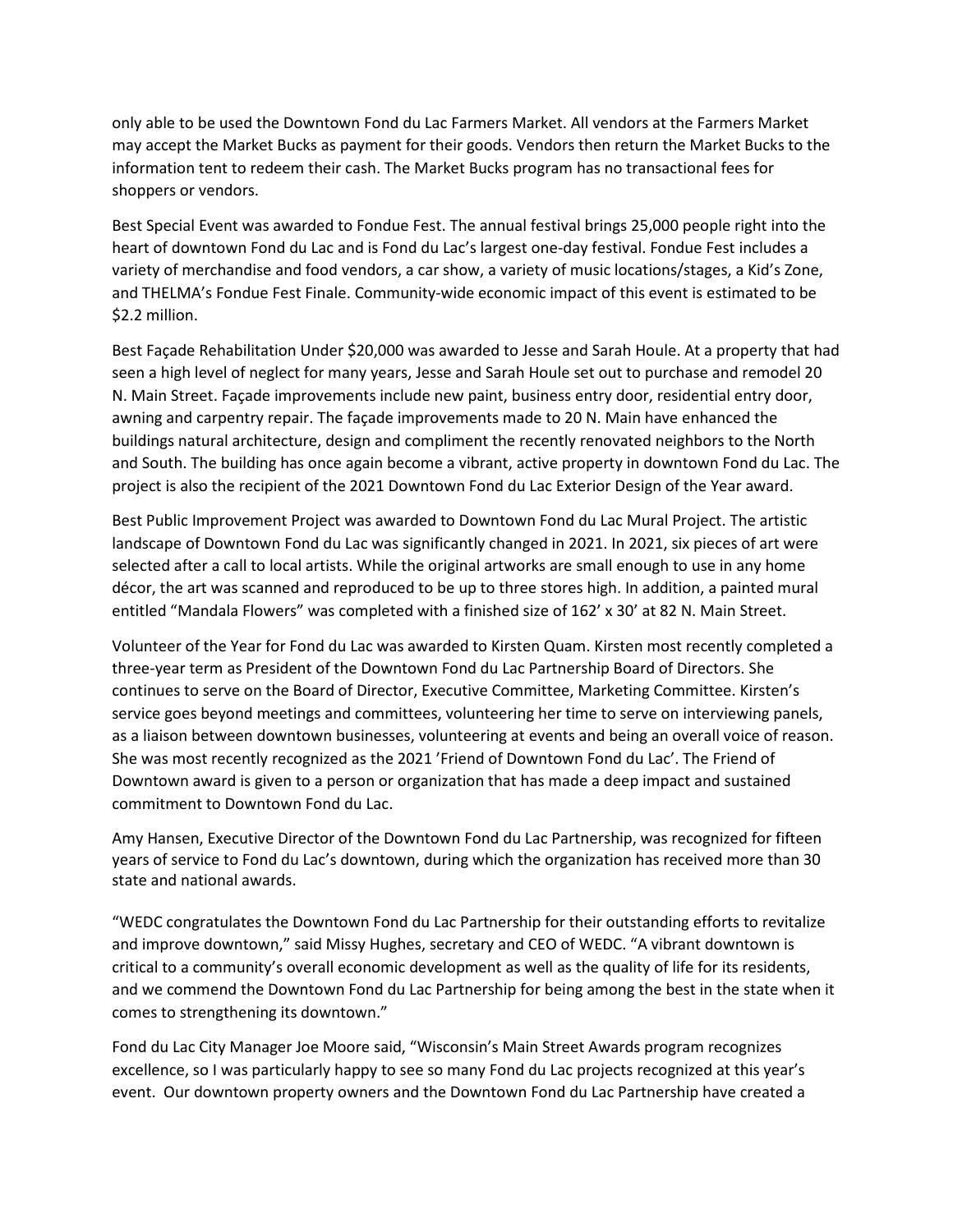wonderfully reinvigorated downtown with inspired façade renovations, fun events and a multitude of thriving new businesses. My heartfelt appreciation goes out to all of them."

Wisconsin Main Street is a community development program administered by WEDC that targets Wisconsin's historic commercial districts. WEDC provides technical support and training to the 34 Main Street communities and 83 Connect Communities to help them revitalize their business districts based on guidelines developed by the National Trust for Historic Preservation.

Since the program's inception in 1987, Wisconsin Main Street community projects have resulted in the creation of more than 3,000 new businesses and more than 16,000 net new jobs. In addition, more than \$2.5 billion in public and private investment has occurred in Wisconsin Main Street communities.

During fiscal year 2021, despite suffering one of the most dramatic economic declines in recent history, Wisconsin Main Street communities were responsible for the creation of an estimated 357 net new jobs and 134 net new businesses in the state. Nearly 25,000 volunteer hours were dedicated to improving the quality of life in communities around the state.

The complete list of 2021 Award winners includes:

**Best Upper Floor Development** Winner: Newburg Flats on Pearl, La Crosse

**Best New Business** Co-Winner: The Cellar District, Fond du Lac Co-Winner: Hooked & Tagged, Eagle River

**Best Interior Renovation Over \$50,000** Winner: The Staple & The Stone Room, Osceola

**Best COVID Response – Community**

Winner: Wishing Tree, Omro

**Best COVID Response - Business** Winner: Gather, On Broadway, Green Bay

**Best Image Item/Campaign/Event**

Winner: Downtown Decks, La Crosse

#### **Best Retail Event**

Winner: Main Street Morning Mixer, Watertown

**Best Retail Event** Winner: Art Walk, De Pere

**Best Cooperative Business Marketing Campaign** Winner: Market Bucks, Fond du Lac

**Diversity & Inclusion Award - Business**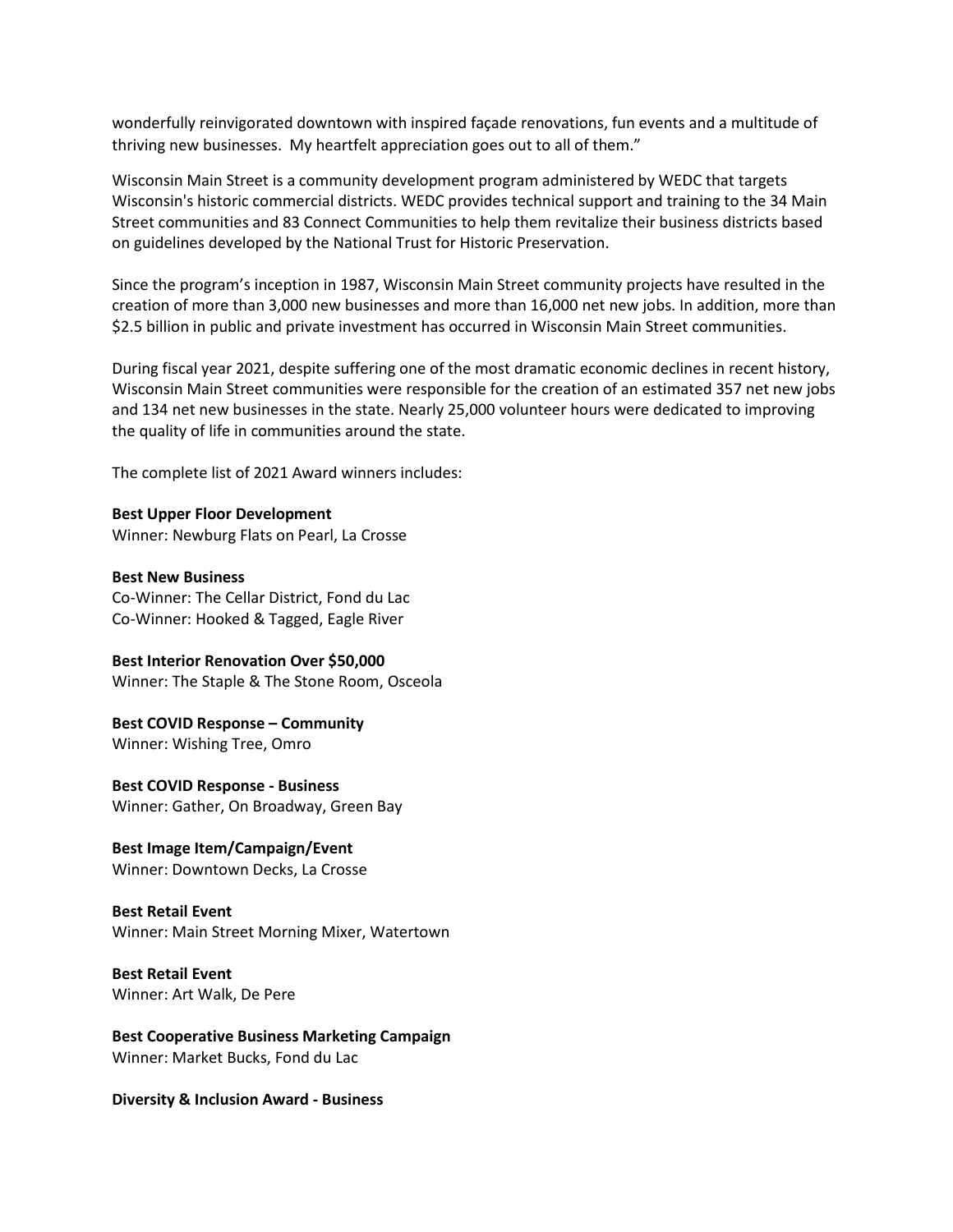Winner: String Theory Studio, Chippewa Falls

**Diversity & Inclusion Award – Community** Winner: McIntosh Memorial Library, Viroqua

**Best Creative Fundraising Effort** Winner: Tomahawk Main Street Lawn Dice Project, Tomahawk

**Best Creative Fundraising Effort** Winner: Valentine's Day Gift Packages, La Crosse

**Best Public-Private Partnership in Downtown Revitalization**  Winner: Heart of the Harbor, Port Washington

**Best Volunteer Engagement** Winner: Knapp Stout Park Public Improvement, Rice Lake

**Best Special Event** Co-Winner: Fondue Fest, Fond du Lac Co-Winner: Mural & Busker Festival, On Broadway, Green Bay

**Connect Communities Award - Best Revitalization Initiative-Under 5,000 Population** Winner: Black River Falls Business Video Series

**Connect Communities Award - Best Revitalization Initiative-Over 5,000 Population** Winner: Waupaca Streetscape & Public Art Installation

**Best New Building Project** Winner: ABC Supply Stadium, Beloit

**Best Business Success Story** Winner: Zodica Perfumery, Monroe

**Best Storefront Display** Winner: Endless Designs, Marshfield

**Best Public Improvement Project** Winner: Michael J. Walsh Plaza, De Pere Honorable Mention: Mural Project, Fond du Lac

**Best Business Transition Success Story** Winner: The Milk Merchant, Wausau

**Best Façade Rehabilitation Over \$20,000** Winner: Leithold Music, La Crosse Honorable Mention: Sunrise Donut Café, Monroe